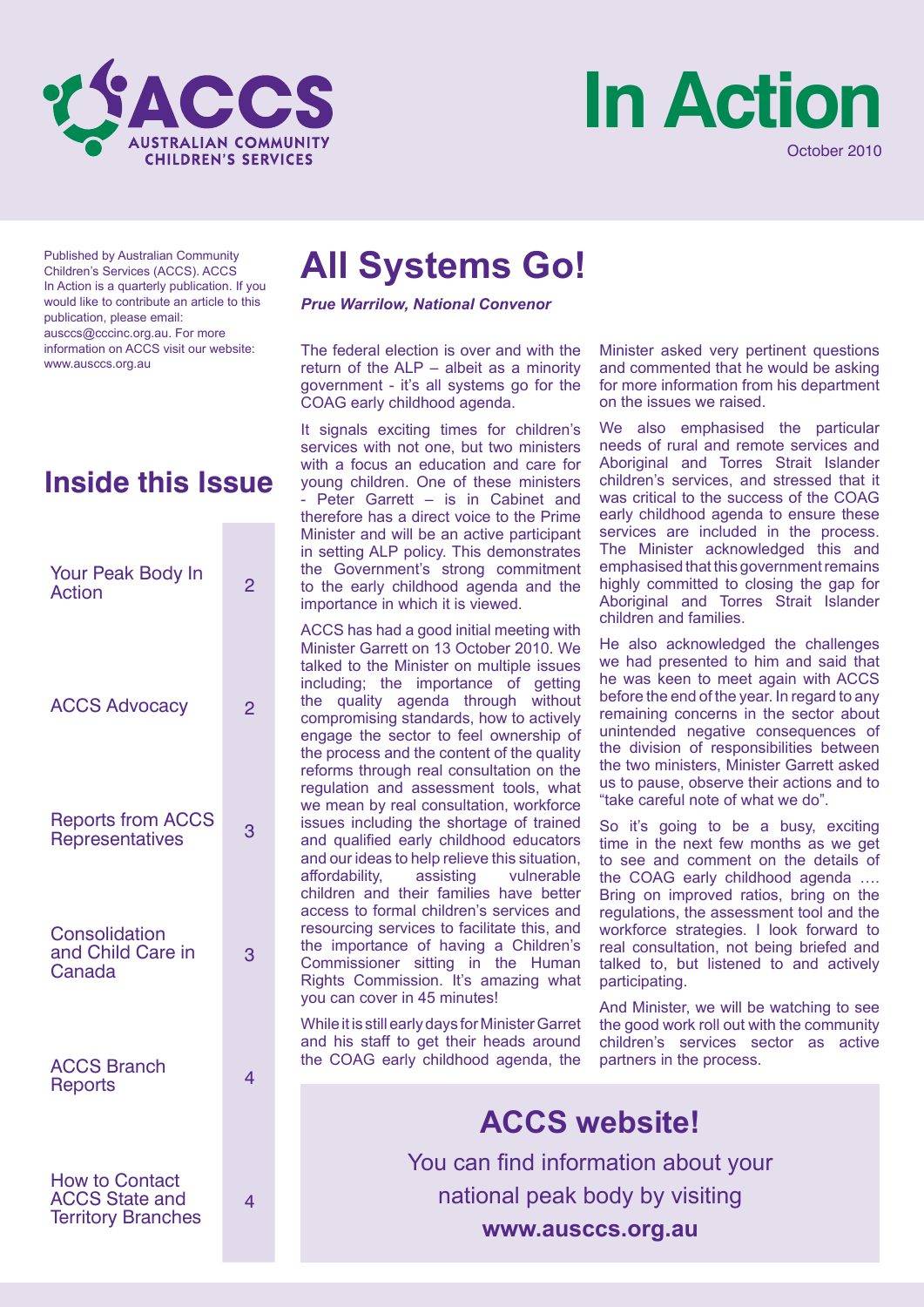## **Your Peak Body In Action**

#### *Barbara Romeril, National Secretary*

ACCS conducted our usual vigorous advocacy during the federal election campaign in support of children, families and communities. Our lobby kit was widely used by our members and web based communications with politicians supplemented more traditional means.

ACCS is pleased to report that the incoming Minister for School Education, Early Childhood and Youth Peter Garrett has actively sought a meeting from his first day in the new portfolio. It is gratifying to see that ACCS is perceived as a useful source of advice to government.

We have heard concerns from members about the implications of the new ministerial arrangements and fears that it may constitute a return to the bad old days of early childhood education being administered in isolation from child care; we all know that care and education are inseparable and ACCS would not support any separation. We are encouraged by public statements that the new arrangements are not intended to create this division but rather to strengthen representation of early childhood education and care in Cabinet; we will continue to advocate for integration.

We have met with GoodStart, the non-profit consortium that has bought the remaining ABC Learning centres and now operates around the country; it is interesting to turn our minds to the best way to engage with a national community provider, something ACCS has not had to address before. We continue ongoing dialogue to find a solution that will strengthen the whole of the community children's services sector.

Our partnership with the child care union LHMU continues at national and state/territory levels. We have significant common ground with the union especially in supporting quality improvement, workforce development and action for professional wages and conditions.

The regular August meeting of the National Children's Services Forum was cancelled due to the federal election; we will meet in November to resume the dialogue between national children's services peak bodies, and with the Federal Government.

# **ACCS Advocacy**

### **Federal Election 2010 – A reflection on ACCS' successes and future challenges**

Now there is a minority ALP government installed in Australia, it is timely to reflect on ACCS' role in the federal election campaign. The key goal was to raise awareness of ACCS' policy demands, influence major party policy and engage the community in the debate.

ACCS endeavoured to do this in multiple ways – through

developing election demands to distribute to the major parties and our membership, by developing a lobby kit and e-cards as resources for ACCS members, developing a policy scorecard to offer an easy to read analysis for interested individuals, and monitoring media to ensure ACCS was responding to negative child care campaigns organised by the commercial children's services lobby. ACCS had a letter published in The Courier Mail on August 11 which has been reproduced below.

Despite the very short lead time between the election being called and the election date ACCS developed and distributed resources efficiently. Also, ACCS used some new technology in the form of e-cards – this is a fast, environmentally sustainable lobbying tool. The responses to these cards from the major parties were obviously generic but quite detailed in outlining their child care policy which is a positive sign that the major parties have children's education and care clearly on their policy radar.

As for how far the election demands of ACCS were adopted by the new Gillard Government – we know the quality reforms will go ahead, but the other ACCS demands have not been explicitly written into ALP policy – which means ACCS still has plenty of lobbying and advocacy work to do!

#### **LETTER TO THE Courier Mail 11.8.10**

#### **Children Must Not Be Milked for Profit**

The child care union has got it right (*Union suggests childcare cost fears are 'alarmist'* Courier Mail 10.8.10) - commercial child care providers are irresponsible in running a scare campaign against lifting quality in children's services.

Proposed new quality standards for children's services are in many instances no higher than existing standards in state/ territory regulations. In fact most long day care centres are already or will soon be required to operate at the proposed national staffing levels for babies and for preschoolers; in most states they are operating at the new national standards for toddlers. Many not for profit children's services are already operating above the state/territory standards so the transition to higher quality is entirely achievable with little or no fee increase.

The commercial services which have stuck to the bare minimum standards may well struggle to maintain profits – so be it. Our children are more important than their fat pockets.

Now the ALP needs to step up and release a child care policy which unequivocally supports the National Quality Reforms and the Henry Tax Review recommendation for Child Care Tax Rebate to be rolled into Child Care Benefit so the public purse can be used more equitably to support affordability for all families.

The good news is that the community sector will continue to provide high quality early years services for Australia's children and families. Commercial providers must catch up.

*Barbara Romeril, National Secretary Australian Community Children's Services*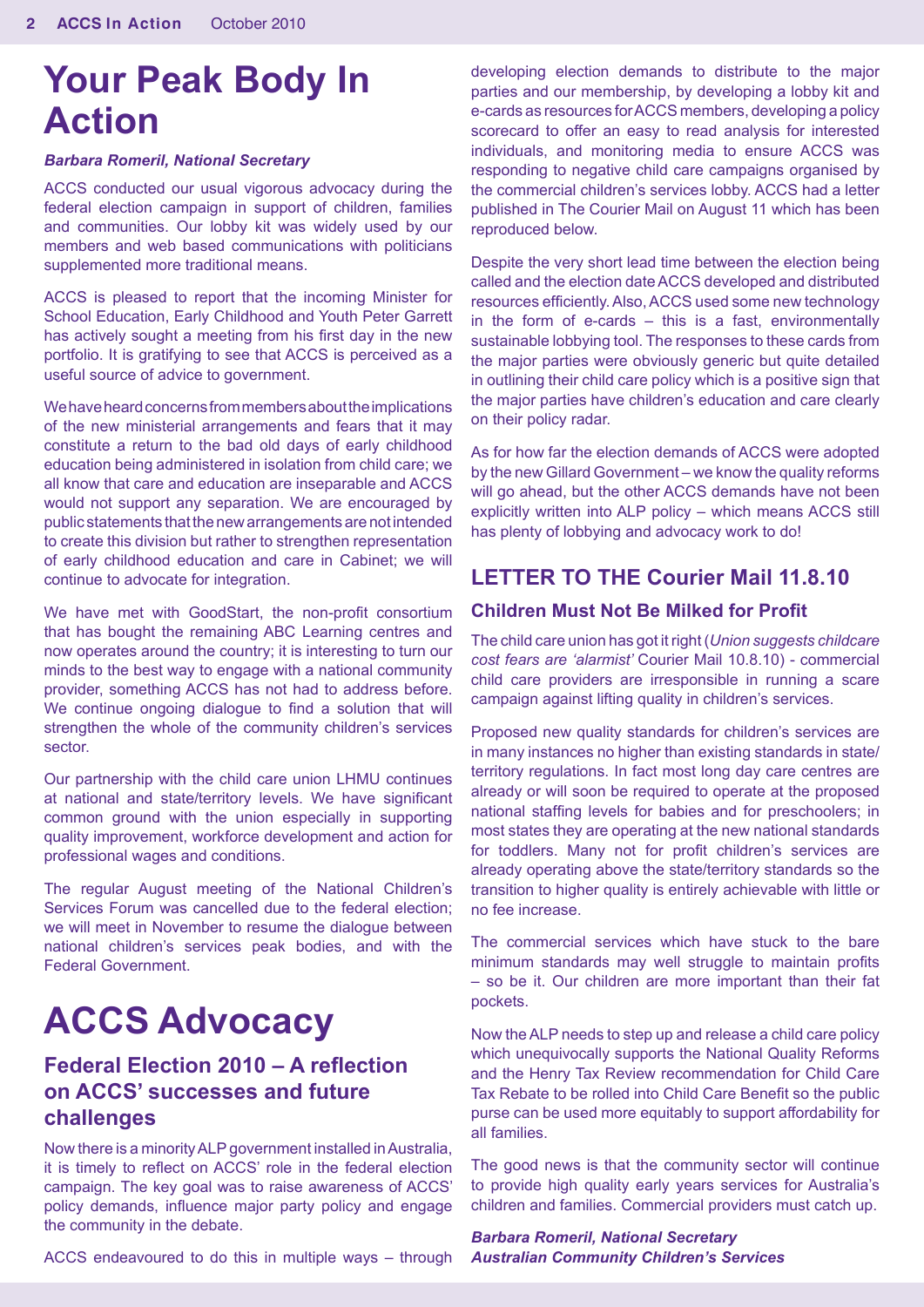# **Reports from ACCS Representatives**

#### **Families Australia Board**

Prue Warrilow was returned to the board of Families Australia at the recent AGM; this is a very positive outcome for ACCS as it enables us to continue to work to bridge the gap between welfare services and universal early childhood education and care services.

#### **Families Australia Coalition of Organisations Committed to the Safety and Wellbeing of Australia's Children**

ACCS attended the recent meeting of the consortium of agencies which are working closely with the federal government to implement its commitment to a National Framework for Protecting Australia's Children.

The meeting expressed frustration and concern at delays in implementation of key aspects of the framework and held in depth discussions with FAHCSIA as well as with the Minister Jenny Macklin.

The minister expressed strong support for an ongoing partnership with the community sector via this consortium; ACCS will continue to participate.

### **Consolidation and Child Care in Canada**

#### **Edleun eager to expand childcare reach outside Alberta**

#### *Steve Ladurantaye, Globe and Mail (Canada), 29 September 2010*

Leslie Wulf sees a sector that needs to grow up in a hurry when he looks at Canada's daycare industry.

Unlike countries such as the United States and Britain, where the market is dominated by a few players, Canada's daycare centres are largely small and privately owned, and often non-profit.

The five largest companies operate a mere 1 per cent of the market, leaving the door open for a well-financed player to consolidate the industry and build identical centres from coast-to-coast to house finger-painting children and tantrumthrowing toddlers while their parents spend their days at work.

If recent history is any guide, the rewards would be great. Bright Family Horizons Family Solutions, which provides daycare services to large corporations in the United States, sold for \$1.3-billion (U.S.) last year. The year before, U.S. based Learning Care Group, which has more than 100,000 daycare spaces, sold a 65-per-cent stake for \$700-million.

"Canada is full of mom-and-pop shops and companies set up by a couple of real estate buddies," said Mr. Wulf, chief executive officer of Calgary-based Edleun Group Inc. "It's not going to be like that any more. It's hugely capital intensive and you need economies of scale to operate effectively. "

Edleun raised \$40-million (Canadian) earlier this year after obtaining a listing on the TSX Venture Exchange, and it has already spent \$20-million to expand its number of daycare centres to 20 from 11 since the spring, all of them based in Alberta. The business model is deceptively simple: build or buy daycares and fill them with children, each of whom provides a steady stream of income.

The company has no debt and with \$22-million in cash reported at the end of its last quarter it is eager to expand out Alberta – it has targeted more than 280 other centres it would like to buy. It will likely accelerate those plans by taking out mortgages on the existing 20 centres, Mr. Wulf said.

If it meets its goal, Edleun will command 10 per cent of the Canadian market.

Before it can attempt to consolidate an industry traditionally managed by the state, the company must dispel the perception it is looking to profit at the expense of children. Unlike most Western countries, about 80 per cent of Canada's child-care centres are not-for-profit. And in Ontario, funding regulations in several large municipalities restrict how much money can go to privately owned centres.

Numbers on profits aren't available in Canada because most centres are small and the municipalities that host them don't keep data. Doug Hyatt, a business professor at the Rotman School of Management at the University of Toronto, said there may be rules about how many children to adults and maximum capacity, but that doesn't tell the whole story.

"What really matters is seeing how workers interact with kids," he said. "You need to see if workers get down on their hands and needs to interact with kids, and other intangible things you just can't measure. In Canada, it's just difficult to assess the industry."

Advocates such as Martha Friendly, co-ordinator of the Toronto-based Childcare Resource and Research Unit, a policy and research oriented facility focusing on early childhood education and child care, have voiced concerns that a company beholden to its shareholders can't offer proper care and make a profit at the same time. They see parallels to Australia's system if companies such as Edleun are allowed to expand.

"You can't make money offering quality child care," Ms. Friendly said, citing studies that suggest non-profits provide better levels of care. "A public company exists to make money, so there is perhaps an incentive to cut corners on things such as quality staff."

Prof. Hyatt said his research tends to indicate private daycares will proliferate in Canada as they have in other countries.

"Consolidation is a common business model that you see in every industry – you see it everything from dentistry to auto dealerships," he said. "Mom and Pa get old and they need to move on. People use informal child-care arrangements to get by, but it's problematic and there's a need here to be filled."

In most provinces, the government helps parents defray the cost of daycare through subsidies and tax breaks. Parents will choose the best daycare, Mr. Wulf said, regardless of ownership structure.

His centres – which can house up to 230 children aged six weeks to 12 years old – are highly standardized and offer the same programs and menus (created by a nutritionist) regardless of where they are located.